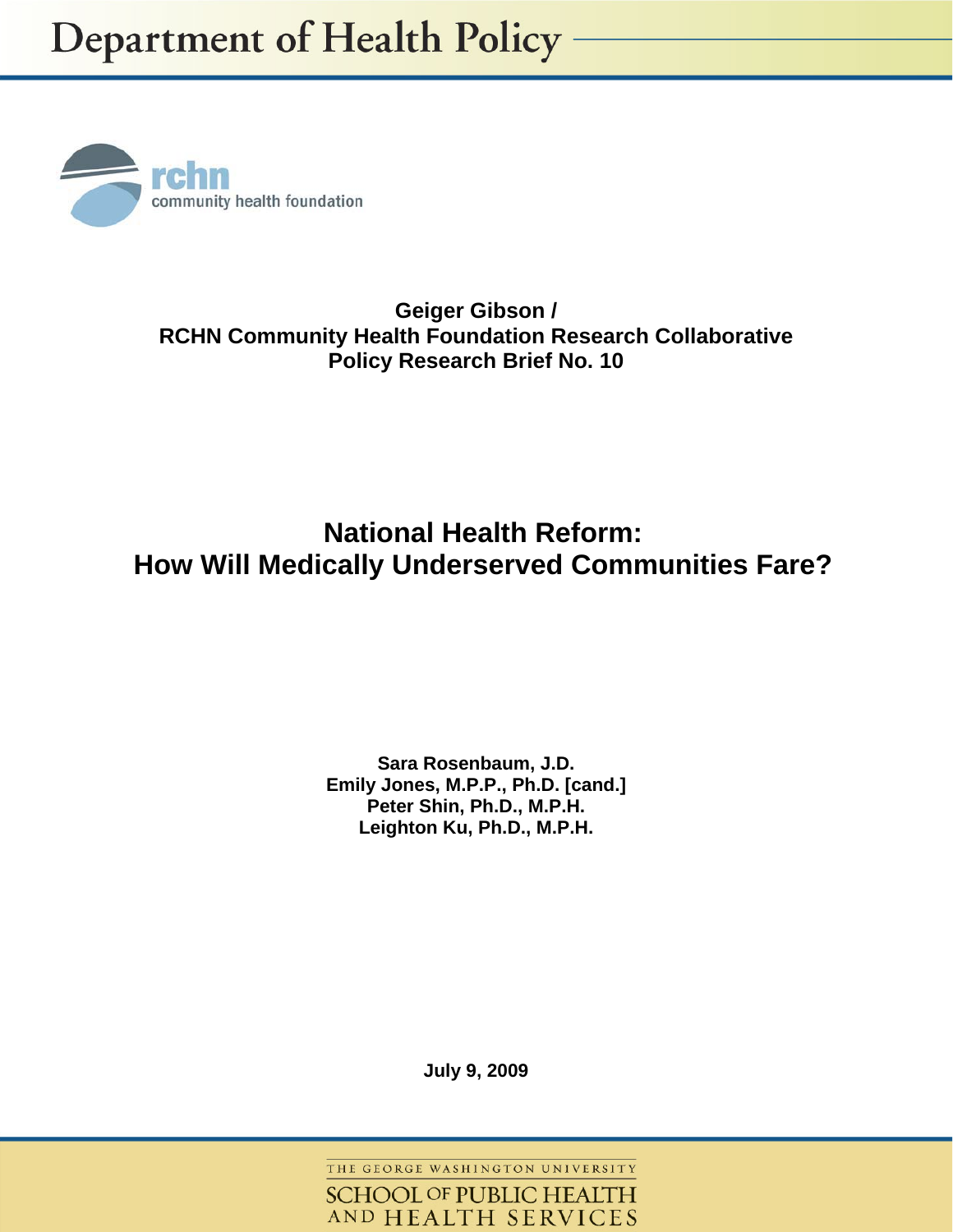## **About the Geiger Gibson / RCHN Community Health Foundation Research Collaborative**

The Geiger Gibson Program in Community Health Policy, established in 2003 and named after health center and human rights pioneers Drs. H. Jack Geiger and Count Gibson, is part of the School of Public Health and Health Services at The George Washington University. It focuses on health centers, their history and contributions, and the major policy issues that affect health centers and the communities and patients they serve.

The RCHN Community Health Foundation, founded in October 2005, is a not-for-profit operating foundation whose purpose is to support community health centers through strategic investment, advocacy, education, and cutting-edge health policy research. The only foundation in the country dedicated to community health centers, the Foundation builds on a 40-year commitment to the provision of accessible, high quality, communitybased healthcare services for underserved, medically vulnerable populations. The Foundation's gift to the Geiger Gibson program supports health center research and scholarship.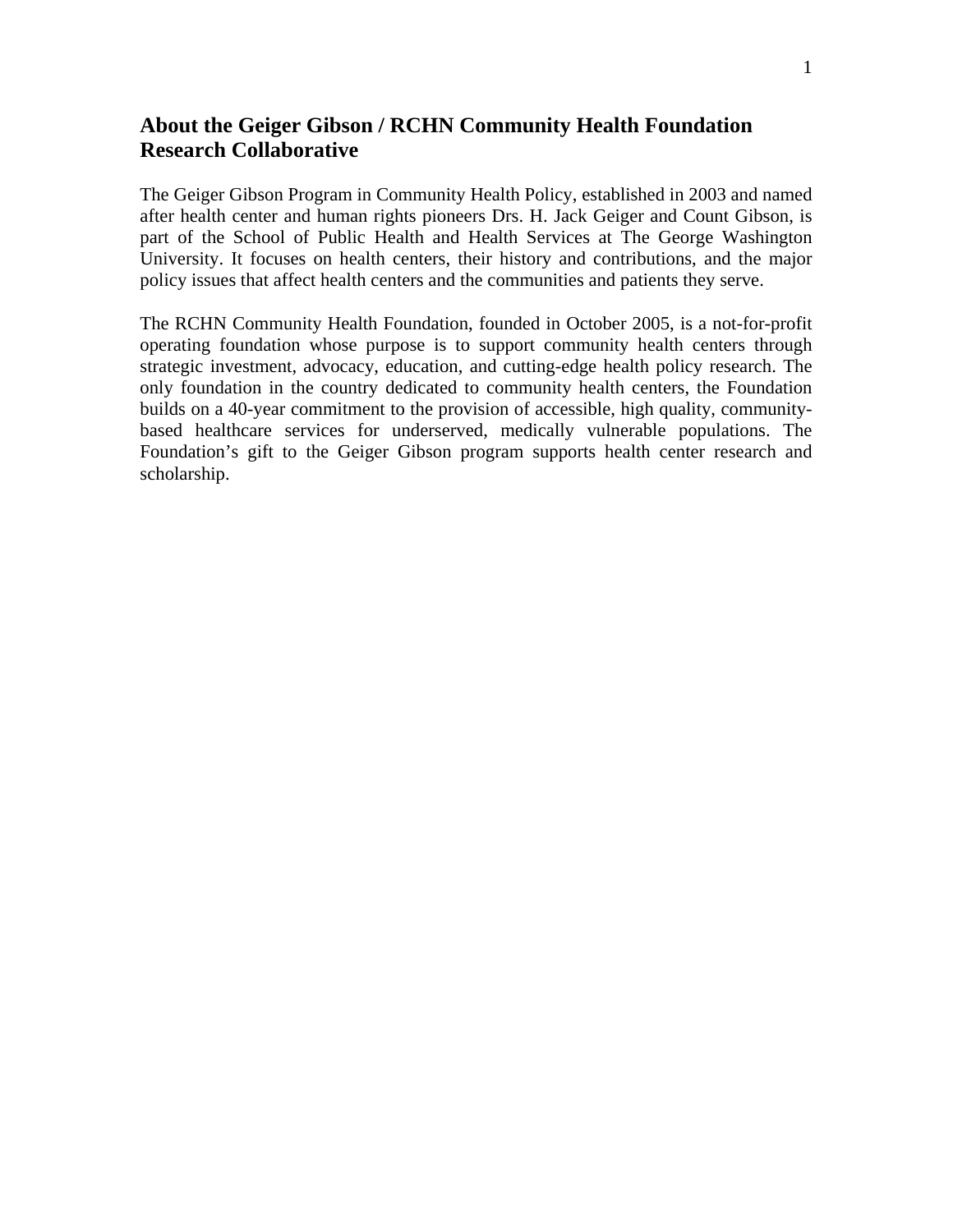#### **Executive Summary**

In 2007, when nearly 45 million persons were uninsured, more than 96 million people resided in a Medically Underserved Area (MUA), and nearly 64.5 million resided in a Health Professional Shortage Area (HPSA). Within communities whose populations face a serious shortage of primary health care in relation to need, 72 percent of all residents have some form of health insurance and 28 percent are uninsured. National health reform is expected to significantly expand the proportion of medically underserved community residents who gain coverage through either Medicaid or health insurance reforms. However, previous experience in states such as Massachusetts underscores that health care access barriers may be somewhat mitigated but will not disappear when insurance coverage expands. Furthermore, because communities experiencing medical underservice and health care provider shortages are disproportionately likely to be home to individuals and families who will remain without affordable coverage, safety net health care providers that serve these communities will continue to treat a significant proportion of uninsured patients. Massachusetts' experience indicates that dependence on these providers by those who remain uninsured may grow further.

The potential for medically underserved communities to experience ongoing access barriers and significant numbers of uninsured patients necessitates four important and basic types of investments as part of national health reform. The first is reasonable coverage, not merely with respect to affordable premiums, but also sufficiently comprehensive coverage to avert the creation of large numbers of seriously under-insured persons without the financial means to necessary care. The second is inclusion of requirements for fair access and payment standards for plans sold in medically underserved communities in order to avert inadequate care and serious under-payment of safety net providers for covered services. The third is direct investment in health care capacity and workforce, which become crucial to the success of health reform. The fourth is public health investments aimed at the improvement of underlying population health.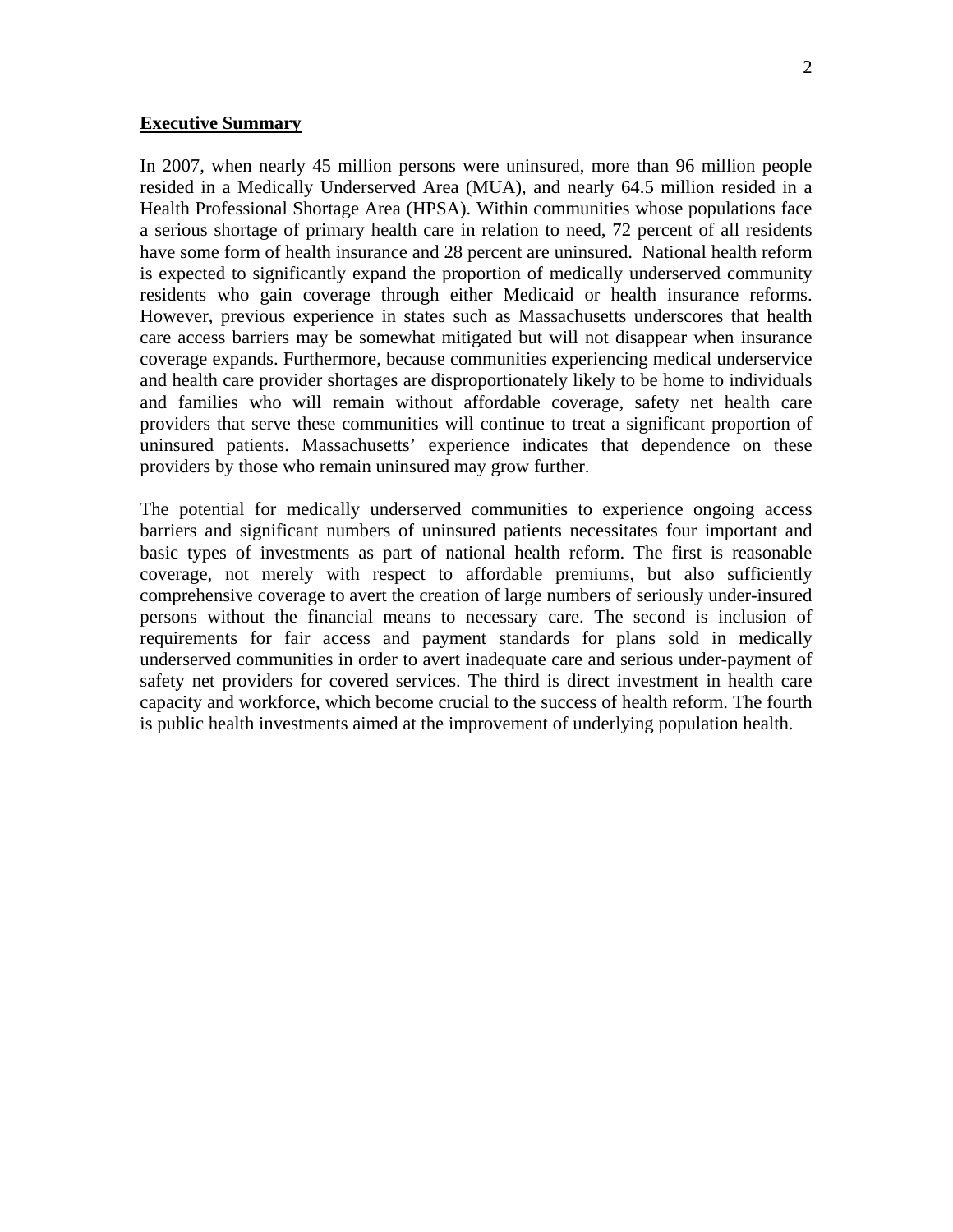#### **Introduction**

<u>.</u>

This Research Brief considers the challenges in health reform posed by the problem of medical underservice. The brief begins with an overview that examines the concept of medical underservice and how it can be distinguished from the overlapping but distinct problem of uninsurance. The brief then discusses the potential effects of health insurance reforms for medically underserved communities and identifies certain investments that may prove critical to translating insurance reforms into higher quality and more efficient health care in these communities.

#### **An Overview of Medical Underservice**

The critical link between health insurance coverage and health status is well documented,<sup>1</sup> and the high cost of health care means that insurance is essential for all but the wealthiest persons.<sup>2</sup> But the concept of medical underservice extends beyond the threshold issue of insurance coverage. Medical underservice considers the broader community health and health care environment, taking into account economic and social status, health status, and the presence of a minimally adequate supply of primary care health professionals.

#### *Comparing the Size of the Uninsured and Medically Underserved Populations*

The concept of "medical underservice" is used to describe individuals and groups who do not have adequate access to primary care.<sup>3</sup> This figure is significantly higher than the number of persons who are uninsured. Thus, while nearly 45 million persons—more than 50 percent of whom had family incomes below twice the federal poverty level—were uninsured in 2007 (Figure 1), the number of residents of medically underserved communities was more than double this figure. In 2006, 96.2 million people (32 percent of the total U.S. population of 298 million) resided in a Medically Underserved Area (MUA), and nearly 64.5 million resided in a Health Professional Shortage Area (HPSA).<sup>4</sup> It is not surprising that medical underservice measurement methods yield a higher number, since the designation process is designed to go beyond the question of physician

4 Designated Health Professional Areas Statistics, June 27, 2009. Available at http://ers.hrsa.gov/ReportServer?/HGDW\_Reports/BCD\_HPSA/BCD\_HPSA\_SCR50\_Smry&rs:Format=H TML3.2. No source data provided. The designations overlap in many areas.

<sup>&</sup>lt;sup>1</sup> Zuvekas, S.H. and R.M. Weinick. 1999. "Changes in Access to Care, 1977-1996: The Role of Health Insurance." *Health Services Research* 34(1 pt 2): 271-279; Federico, S., Steiner, J.F., Beaty, B., Crane, L. and A. Kempe. 2007. "Disruptions in Insurance Coverage: Patterns and Relationships to Health Care Access, Unmet Need, and Utilization Before Enrollment in the State Children's Health Insurance Program." *Pediatrics* 120(4): e1009-e1016; Thornton, J. and J. Rice. 2008. "Does Extending Health Insurance Coverage to the Uninsured Improve Population Health Outcomes?" *Applied Health Economics & Health Policy* 6(4): 217-230. 2

<sup>&</sup>lt;sup>2</sup> Manning, W.G., Newhouse J.P., Duan, N., Keeler E.B. and A. Leibowitz. 1987. "Health Insurance and the Demand for Medical Care: Evidence from a Randomized Experiment." *American Economic Review* 77(3): 251-257.

<sup>&</sup>lt;sup>3</sup> Hawkins, D. and S. Rosenbaum. 1993. "Lives in the Balance: The Health Status of America's Medically Underserved Populations." Washington, DC: National Association of Community Health Centers, Inc.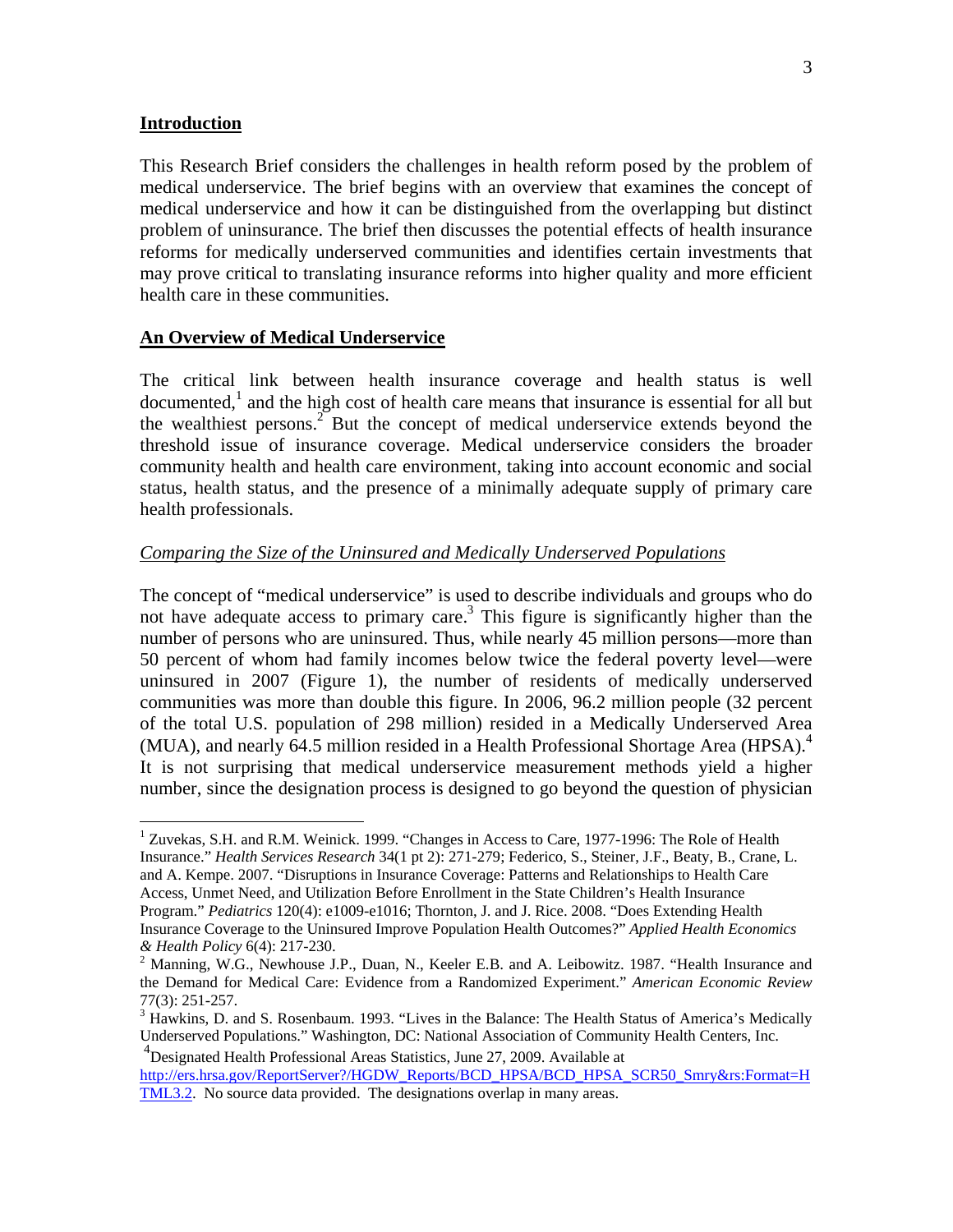

supply and consider actual indicia of population need, which can exist even in affluent communities.

## *Health Insurance Status Among Residents of Medically Underserved Communities and Health Professional Shortage Areas*

What may be more surprising is the prevalence of health insurance among MUA residents. As Figure 2 shows, 72 percent of all MUA residents in 2006 (70 million persons) were estimated to have some form of health insurance, a fact that underscores that many who are insured may still face provider supply shortages and access barriers even after any efforts to boost insurance levels. Since three in four residents of medically underserved communities already have health insurance, a critical factor in health reform becomes the extent to which coverage expansion is combined with other policy interventions to assure the accessibility of care.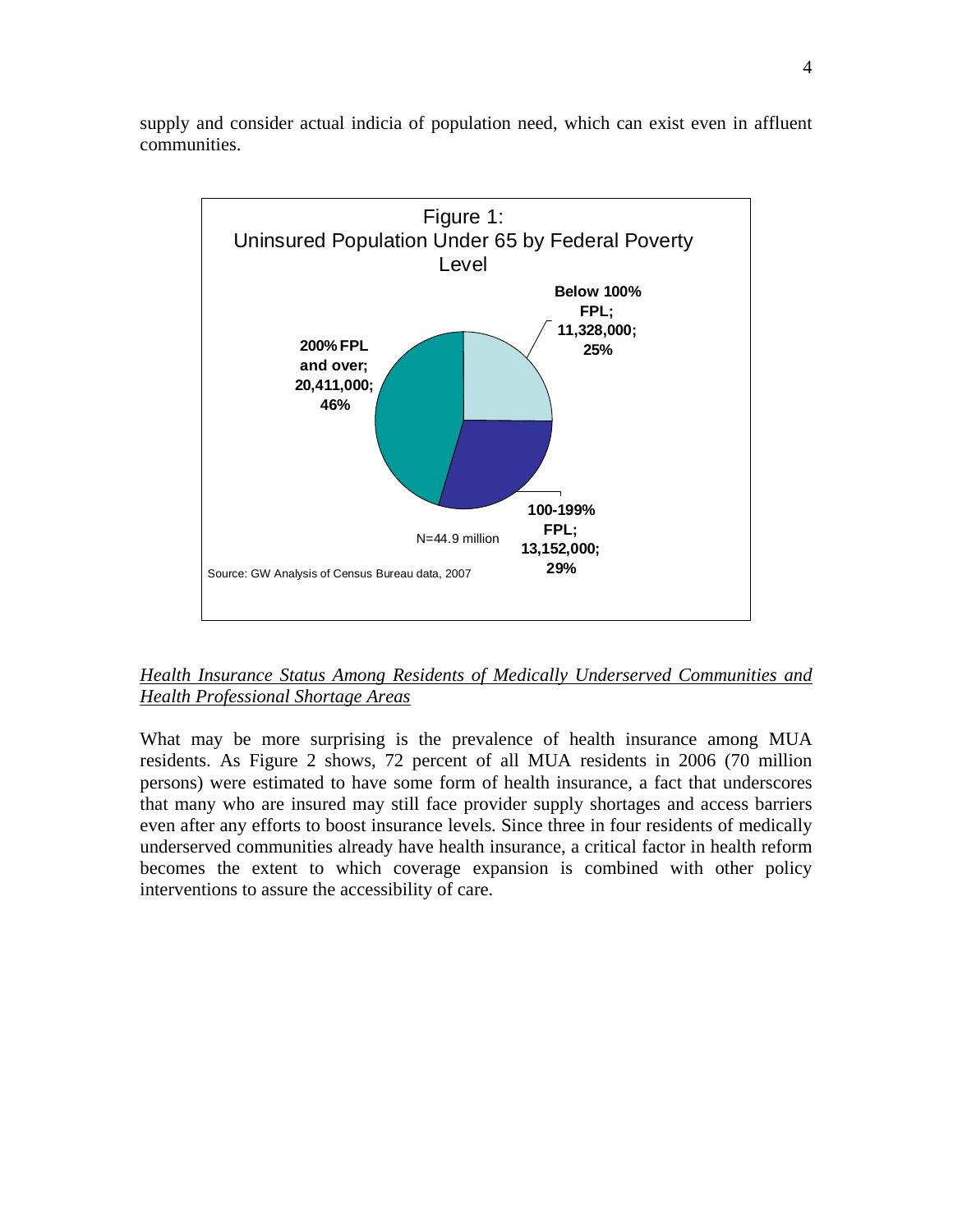

Figure 3 shows similar results when the HPSA designation is considered. Among residents of areas designated as HPSAs, one in four residents (28 percent) is estimated to be uninsured. Three in four residents already have insurance, underscoring the importance of the other access barriers that HPSA residents can face.

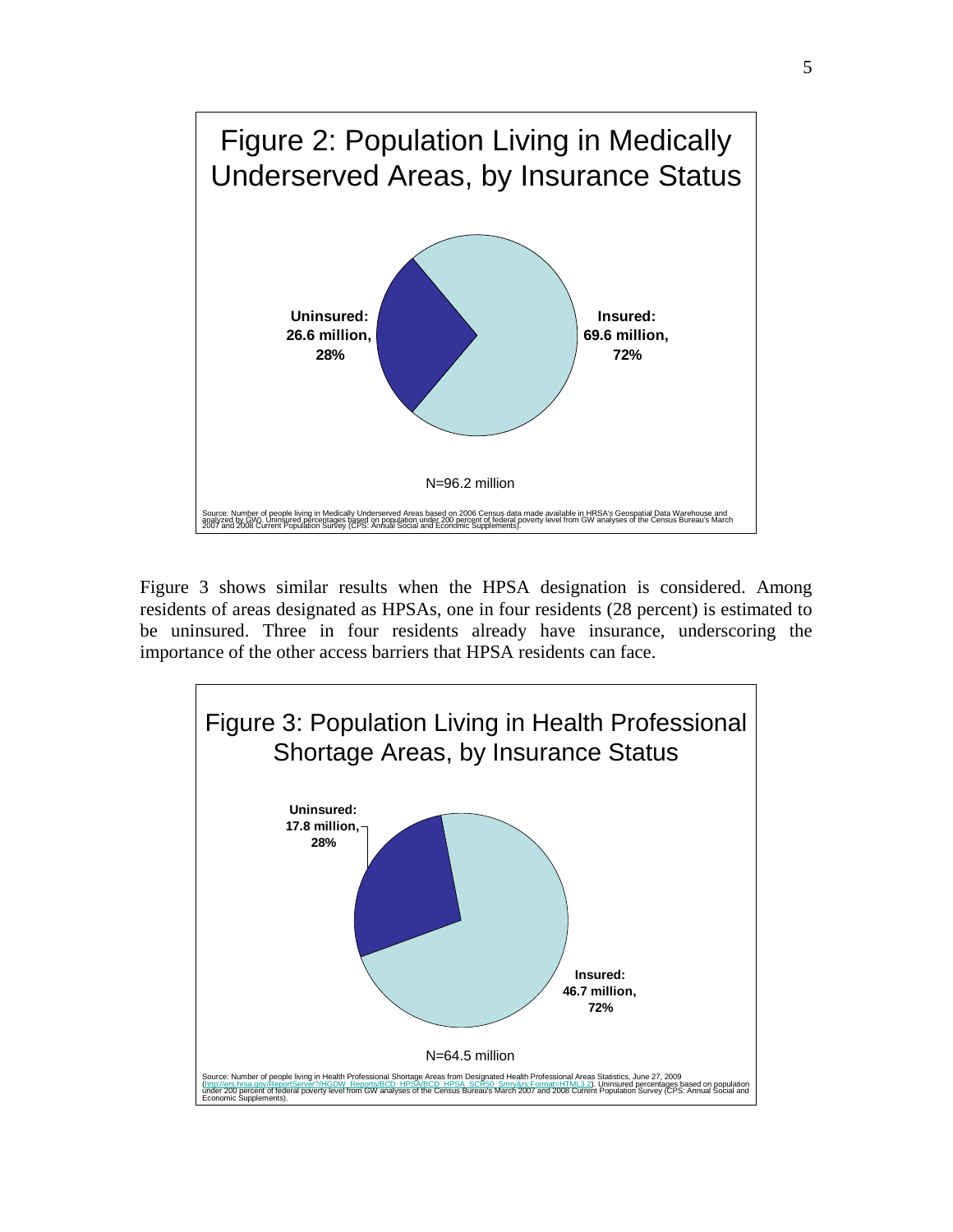#### *The Distribution of Medically Underserved Populations Across the States*

Medical underservice is an issue in all states and the District of Columbia. Table 1 shows state-by-state breakdowns of the population in Medically Underserved Areas, ranging from a high of 9.7 million people in Florida to a low of 94 thousand in Wyoming. With respect to the concentration of uninsured in MUAs in 2006, Texas had the highest rate of uninsurance—39 percent—while Massachusetts had the lowest rate, 13 percent.

|                      | <b>Percent of Underserved</b> |                         |                |  |
|----------------------|-------------------------------|-------------------------|----------------|--|
|                      |                               | Population              |                |  |
| <b>State</b>         | <b>Total underserved</b>      | <b>Uninsured</b><br>23% | <b>Insured</b> |  |
| Alabama              | 2,854,288                     |                         | 77%            |  |
| Alaska               | 394,079                       | 31%                     | 69%            |  |
| Arizona              | 1,774,332                     | 34%                     | 66%            |  |
| Arkansas             | 1,685,277                     | 27%                     | 73%            |  |
| California           | 8,385,365                     | 31%                     | 69%            |  |
| Colorado             | 1,474,812                     | 36%                     | 64%            |  |
| Connecticut          | 694,682                       | 18%                     | 82%            |  |
| Delaware             | 337,858                       | 22%                     | 78%            |  |
| District of Columbia | 201,051                       | 15%                     | 85%            |  |
| Florida              | 9,712,990                     | 35%                     | 65%            |  |
| Georgia              | 3,699,447                     | 33%                     | 67%            |  |
| Hawaii               | 493,229                       | 15%                     | 85%            |  |
| Idaho                | 430,843                       | 24%                     | 76%            |  |
| Illinois             | 4,744,010                     | 26%                     | 74%            |  |
| Indiana              | 1,607,549                     | 22%                     | 78%            |  |
| lowa                 | 495,111                       | 20%                     | 80%            |  |
| Kansas               | 790,485                       | 23%                     | 77%            |  |
| Kentucky             | 1,679,382                     | 25%                     | 75%            |  |
| Louisiana            | 2,633,541                     | 31%                     | 69%            |  |
| Maine                | 366,753                       | 15%                     | 85%            |  |
| Maryland             | 1,241,678                     | 30%                     | 70%            |  |
| Massachusetts        | 1,280,310                     | 13%                     | 87%            |  |
| Michigan             | 2,800,999                     | 20%                     | 80%            |  |
| Minnesota            | 1,013,456                     | 19%                     | 81%            |  |
| Mississippi          | 2,390,008                     | 32%                     | 68%            |  |
| Missouri             | 1,456,221                     | 24%                     | 76%            |  |
| Montana              | 522,661                       | 30%                     | 70%            |  |
| Nebraska             | 545,267                       | 26%                     | 74%            |  |
| Nevada               | 488,955                       | 35%                     | 65%            |  |
| New Hampshire        | 376,734                       | 25%                     | 75%            |  |
| New Jersey           | 1,472,977                     | 32%                     | 68%            |  |
| <b>New Mexico</b>    | 1,254,296                     | 36%                     | 64%            |  |
| <b>New York</b>      | 4,603,060                     | 21%                     | 79%            |  |

## Table 1: Population Residing in Medically Underserved Areas, by State, 2006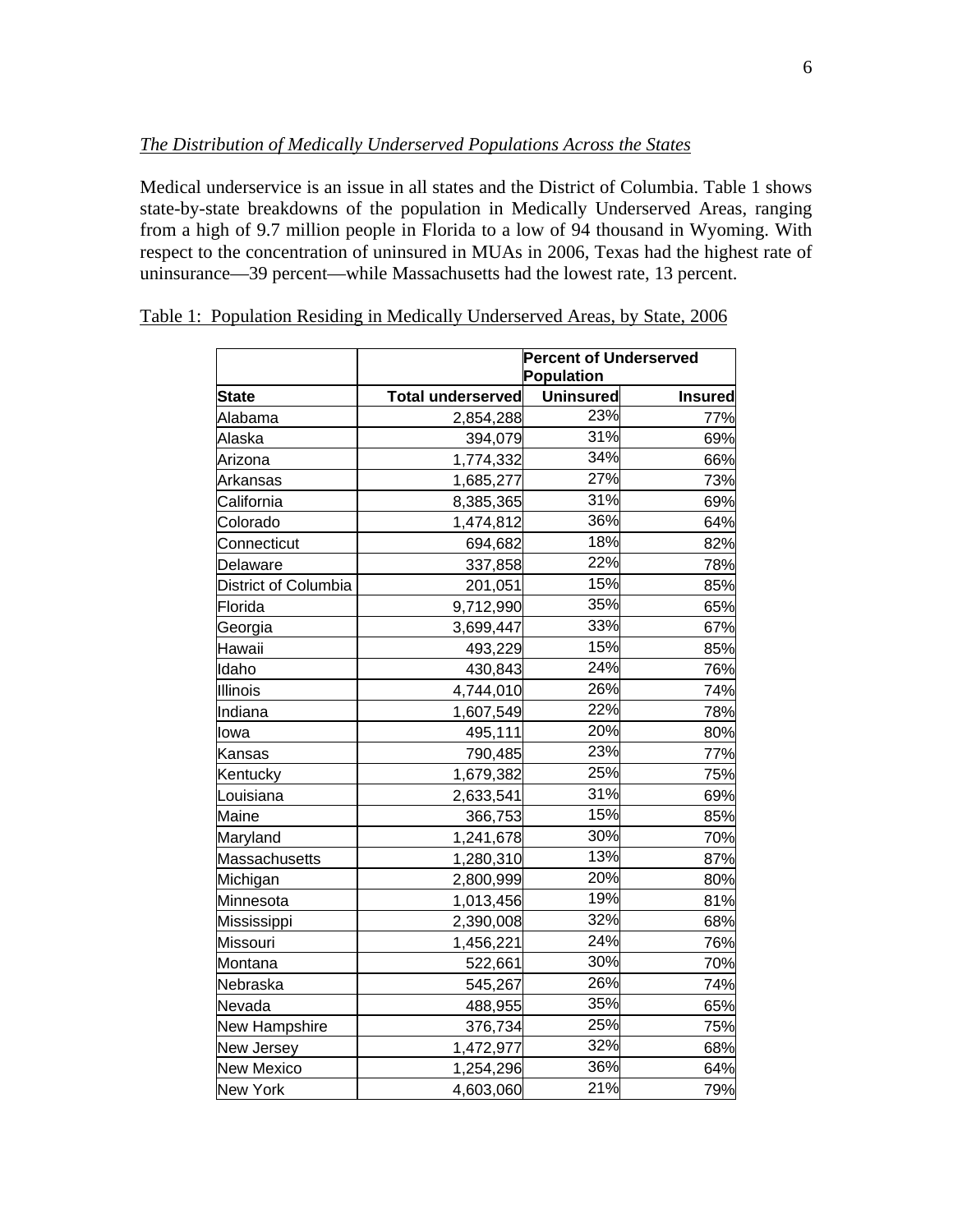|                | <b>Percent of Underserved</b><br><b>Population</b> |                  |                |  |
|----------------|----------------------------------------------------|------------------|----------------|--|
| <b>State</b>   | <b>Total underserved</b>                           | <b>Uninsured</b> | <b>Insured</b> |  |
| North Carolina | 4, 167, 774                                        | 28%              | 72%            |  |
| North Dakota   | 215,503                                            | 23%              | 77%            |  |
| Ohio           | 2,034,168                                          | 21%              | 79%            |  |
| Oklahoma       | 1,019,592                                          | 29%              | 71%            |  |
| Oregon         | 1,123,302                                          | 31%              | 69%            |  |
| Pennsylvania   | 2,359,553                                          | 18%              | 82%            |  |
| Rhode Island   | 357,637                                            | 17%              | 83%            |  |
| South Carolina | 1,879,017                                          | 26%              | 74%            |  |
| South Dakota   | 260,874                                            | 21%              | 79%            |  |
| Tennessee      | 2,795,646                                          | 22%              | 78%            |  |
| Texas          | 8,927,406                                          | 39%              | 61%            |  |
| Utah           | 675,073                                            | 27%              | 73%            |  |
| Vermont        | 153,077                                            | 18%              | 82%            |  |
| Virginia       | 2,254,655                                          | 27%              | 73%            |  |
| Washington     | 1,967,891                                          | 22%              | 78%            |  |
| West Virginia  | 1,053,318                                          | 21%              | 79%            |  |
| Wisconsin      | 1,007,858                                          | 18%              | 82%            |  |
| Wyoming        | 94,070                                             | 23%              | 77%            |  |

Source: Number of people living in Medically Underserved Areas based on 2006 Census data made available in HRSA's Geospatial Data Warehouse and analyzed by GW. Uninsured percentages based on population under 200 percent of federal poverty level based on GW analyses of the Census Bureau's March 2007 and 2008 Current Population Survey (CPS: Annual Social and Economic Supplements). See Appendix for more detail.

#### *Estimating the Size and Scope of Medical Underservice*

 $\overline{a}$ 

Federal medical underservice designations—the Health Professional Shortage Area (HPSA) and Medically Underserved Area/Population (MUA/P) classifications—are used to help prioritize the distribution of federal and state funds to areas with residents experiencing high health care needs. In 2005, almost \$3 billion in federal funding was dispensed through more than 34 state and federal programs that use these designations to allocate resources.<sup>5</sup> Salient examples linked to these designations are funding for Federally Qualified Health Centers (FQHCs) (including both federally funded health centers and "look-alike health centers"), which are often funded with a combination of federal, state, and local funds, as well as rural health clinics (RHCs). Other programs and payment policies employing the designation criteria linked to the concept of medical underservice are the National Health Service Corps, the Medicare Incentive Payment Program for physicians practicing in certain shortage areas, waiver of the return-home requirement for J-1 visa holders, and numerous health professions education and training programs.<sup>6</sup> The evidentiary basis for these resource investment policies rests not only on

<sup>&</sup>lt;sup>5</sup> Health Resources and Services Administration. "Shortage Designation." www.bhpr.hrsa.gov/shortage; accessed April 10, 2008; Government Accountability Office. October 2006. "Health Professional Shortage Areas: Problems Remain with Primary Care Shortage Area Designation System." GAO-07-84. 6

<sup>&</sup>lt;sup>6</sup> Health Resources and Services Administration. "Guidelines for Medically Underserved Area and Population Designation." http://www.bhpr.hrsa.gov/shortage/muaguide.htm; accessed April 10, 2008; Health Resources and Services Administration. February 29, 2008. "HRSA Proposes Rule to Revise,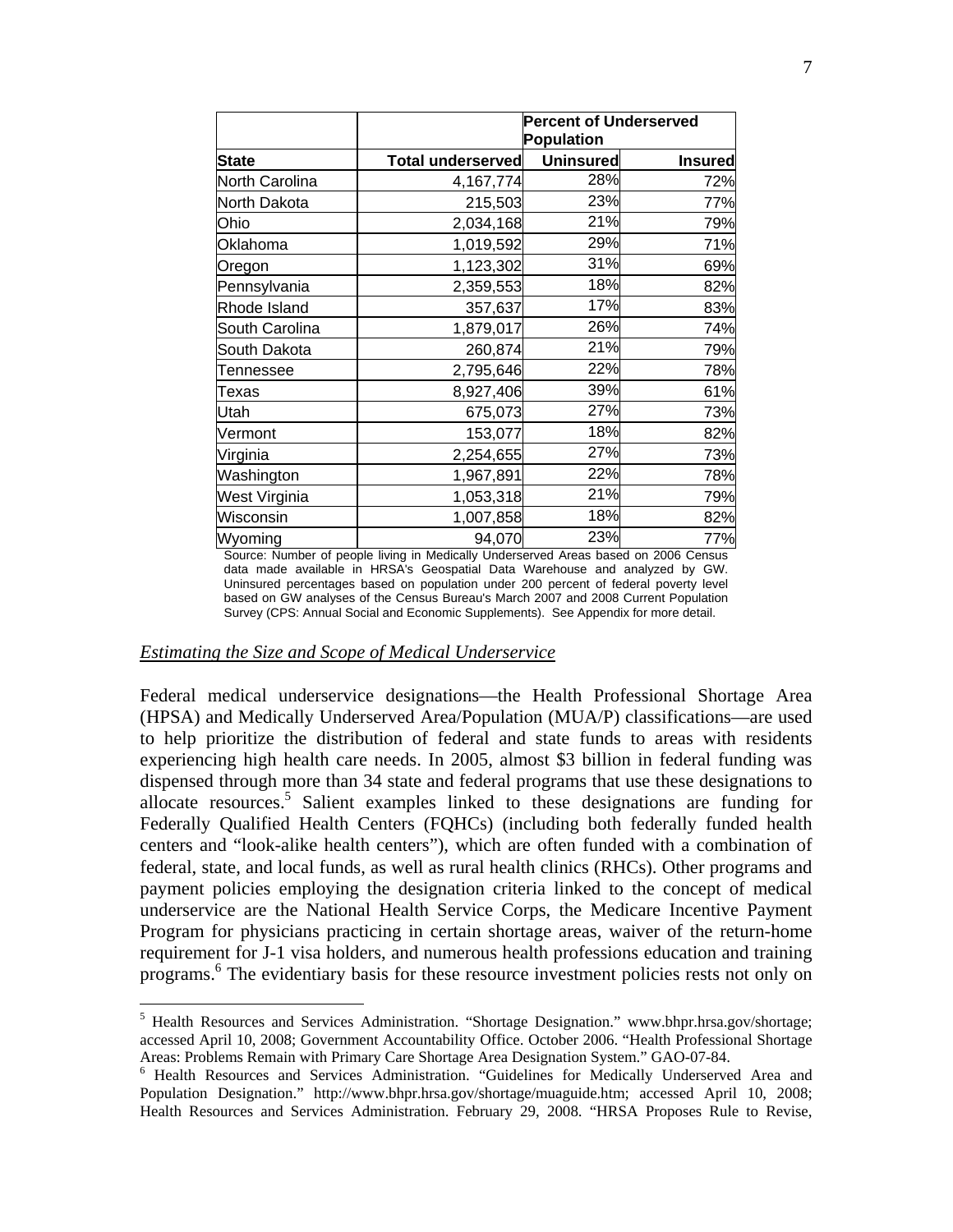need, but on the demonstrated quality and efficiency of certain types of programs and interventions in reaching hard-to-serve populations.<sup>7</sup>

#### *Medical Underservice Measured by Primary Health Care Supply*

Within the HPSA designation system are two types of designations: geographic Health Professional Shortage Areas, which are based on the population-to-primary care physician ratio; and population and facility HPSA designations that allow for the designation of facilities that serve medically underserved communities and populations that would not otherwise qualify for geographic designation. For example, on the whole, Washington D.C. has a significant supply of primary care health professionals, but the maldistribution of these professionals means that that large parts of the District lack reasonable access, even as their population health indicators underscore the need for comprehensive primary health care.

In the case of geographic HPSAs, areas that exceed a population-to-primary care physician ratio of 3,500:1 (or 3,000:1 under special circumstances) qualify for designation, as long as the area can be defined as a rational service area and adjacent areas lack sufficient providers. Certain categories of physicians, such as National Health Service Corps members and those serving under the "J-1" visa program, are excluded from the ratio calculations, as are many types of non-physician practitioners.

#### *Medical Underservice Measured by Community Health Need*

Medically Underserved Areas (MUAs) are designated using three factors in addition to the relatively simple measure of the supply of physicians related to the number of people in a service area. Under the MUA designation process, age, poverty, and health status are taken into account. Specifically, the MUA process considers: the community poverty rate, the proportion of community residents over age 65, and the community's infant mortality rate.<sup>8</sup> Thus, this richer medical underservice designation looks beyond sheer numbers to consider the public health dimensions of primary health care need.

In addition, high-need populations living in more affluent and healthy communities can be designated as a Medically Underserved Population (MUP) if they face significant economic, sociological, and/or cultural and linguistic barriers to primary care access.<sup>9</sup> To designate an underserved population, the same factors are considered, but the designation is calculated only for the population in question (for instance, only low-income

Combine HPSAs, MUPs." Press Release. http://newsroom.hrsa.gov/releases/2008/hpsaproposedrule.htm; GAO-07-84.

<sup>&</sup>lt;sup>7</sup> See, e.g., Dor A., Pylpychuck Y., Shin P., and Rosenbaum S. August 13, 2008. "Uninsured and Medicaid Patients' Access to Preventive Care: Comparison of Health Centers and Other Primary Care Providers." Geiger Gibson Program/RCHN Community Health Foundation Research Collaborative Research Brief #4.

<sup>&</sup>lt;sup>8</sup> Ricketts, T., Goldsmith, L., Holmes, G., Randolph, R., Lee, R., Taylor, D. and J. Osterman. 2007. "Designating Places and Populations as Medically Underserved: A Proposal for a New Approach." *Journal*  of Health Care for the Poor and Underserved 18: 567-589.

Health Resources and Services Administration. "Guidelines for Medically Underserved Area and Population Designation." www.bhpr.hrsa.gov/shortage/muaguide.htm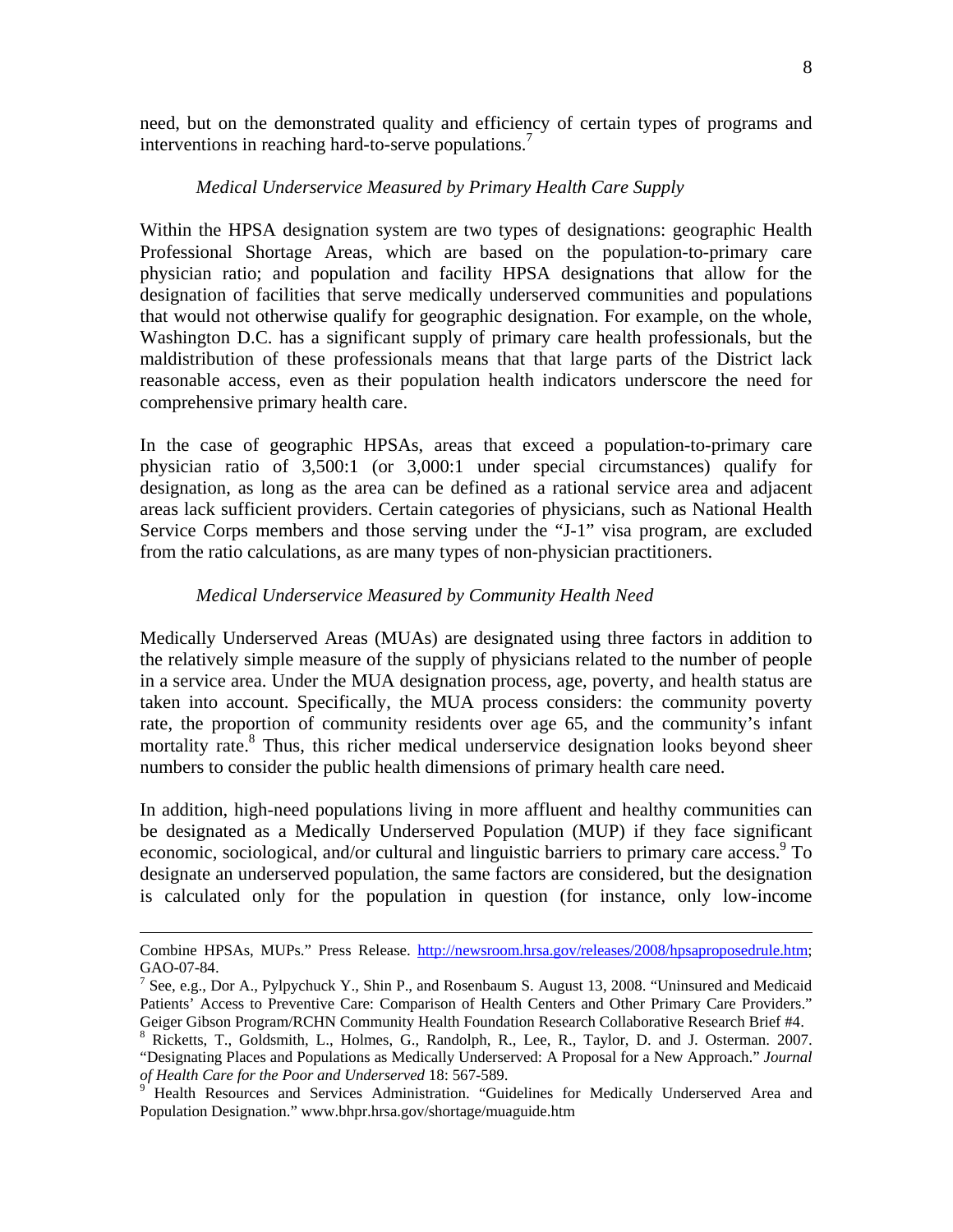individuals), and only the physicians that serve this population are factored into the index.10 Applicants seeking MUP designation must survey area physicians to determine the extent to which they serve patients from the affected population group; as a result, securing an MUP designation can be resource-intensive.<sup>11</sup> In addition, since 1986, state officials have been able to request a special MUP designation (usually referred to as an "exception MUP") if they determine the presence of "unusual local conditions" that create barriers to individuals seeking health services.<sup>12</sup>

## *Underestimation of Provider Shortage and Medically Underserved Communities and Populations*

It is likely that the HPSA and MUA/MUP measurement systems underestimate the problem of medical underservice, since both measures offer fairly straightforward analyses of how supply and demand for health services match in a geographic area or population, based predominantly on the provider-to-population ratio. While the poverty rate, the proportion of residents over age 65, and the infant mortality rate are factored into the Medically Underserved Areas designations, the measurement system does not consider how other important factors such as under-insurance in relation to income, the cost of care, cultural issues, special needs, and transportation realities can also lead to medical underservice. Populations such as migrant and seasonal farmworkers, persons who are homeless, residents of public housing, persons with HIV/AIDS, and persons with serious physical conditions or mental disorders may be at particular risk for not being properly accounted for, particularly if they reside in pockets of otherwise relatively affluent areas. In addition, certain states have been more aggressive in pursuing federal designations, leaving other states with designation deficits in relation to the underlying population need. $13$ 

A 1995 GAO report concluded that the HPSA methodology and the MUA/P designation system do not accurately identify areas of health care need or effectively help prioritize the need for assistance.<sup>14</sup> The GAO also found that it may be difficult to successfully use one uniform designation system to determine eligibility for the diverse set of programs that target underserved populations. A subsequent GAO study in 2006 updated these earlier findings and also concluded that HRSA lacked readily available information to effectively identify the MUAs with the highest levels of need.<sup>15</sup> In addition, designation

 $\overline{a}$ 

 $10$  On average, the number of primary care FTEs is multiplied by 0.21 to yield the number that serve lowincome populations. Ricketts et al. 2007.

<sup>&</sup>lt;sup>11</sup> Government Accountability Office. September 1995. "Health Care Shortage Areas: Designations Not a Useful Tool for Directing Resources at the Underserved." GAO/HEHS-95-200; Government

<sup>&</sup>lt;sup>12</sup> Health Resources and Services Administration. "Guidelines for Medically Underserved Area and Population Designation." www.bhpr.hrsa.gov/shortage/muaguide.htm

<sup>&</sup>lt;sup>13</sup> The National Association of Community Health Centers and the Robert Graham Center. 2007. "Access Denied: A Look at America's Medically Disenfranchised."

<sup>&</sup>lt;sup>14</sup> General Accounting Office. September 1995. "Health Care Shortage Areas: Designations Not a Useful Tool for Directing Resources at the Underserved." GAO/HEHS-95-200.

<sup>&</sup>lt;sup>15</sup> Government Accountability Office. October 2006. "Health Professional Shortage Areas: Problems Remain with Primary Care Shortage Area Designation System." GAO-07-84.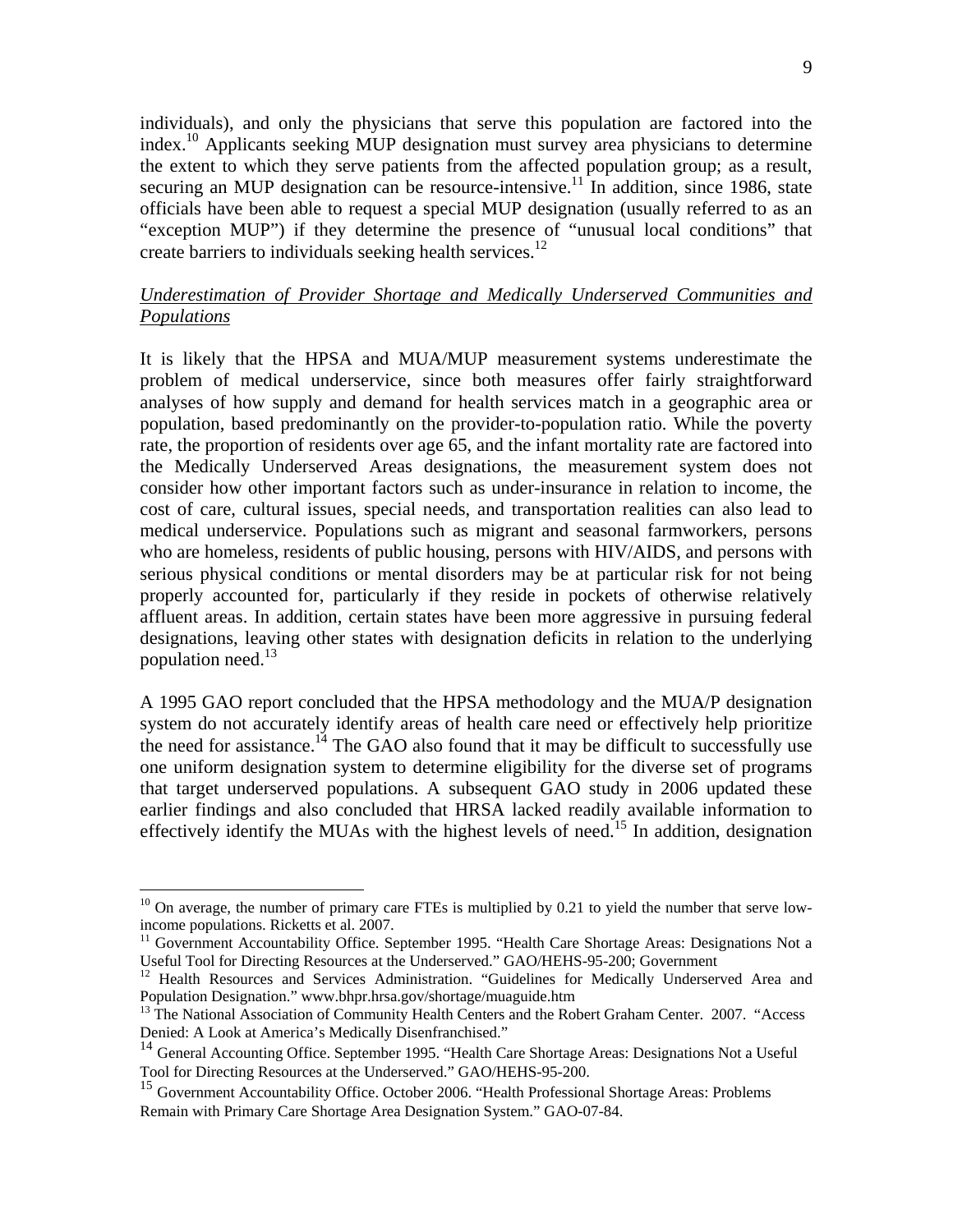as a HPSA or MUA does not guarantee the flow of resources to mitigate underservice: 43 percent of MUAs do not contain a community health center, for example.<sup>16</sup>

There has been growing momentum to change the designation methodologies; in 1998, HRSA released proposed rules to change the designation process and received over 800 comments from the public, many of which expressed concern about the deleterious effects of the proposed rule.<sup>17</sup> The proposed rule was ultimately withdrawn and more research was conducted to develop a new proposed methodology. More recently, in February of 2008, another proposed change in methodology was released, <sup>18</sup> garnering over 700 comments regarding the potential implications of the rule for medically underserved communities, particularly communities in urban areas, where medical underservice can coexist with relative health care affluence. This proposal was similarly suspended. $19$ 

In sum, the best available estimates of medical underservice are those that are derived using currently used formulas. These formulas probably understate the problem, and they suggest that about one-third of the U.S. population lives in a community that can be considered medically underserved, and that about three-quarters of residents in these communities has some level of insurance coverage. For these communities, which frequently carry the highest burden of illness and disability, strategies in addition to the extension of health insurance coverage will be crucial to achieve the types of system reforms that can improve quality and efficiency, and ultimately alleviate disparities in access to health care and health.

#### **Addressing the Problem of Medical Underservice**

 $\overline{a}$ 

Medical underservice for primary health care has important implications for cost, quality, and efficiency in care, which are all major long-term aims of national health reform. Without a sufficient primary care system, it is exceedingly difficult to achieve the type of "system re-engineering" essential to improving the management of chronic disease, avoiding unnecessary and costly hospital admissions and readmissions, achieving high use of preventive health care, or improving patients' ability to manage serious health conditions.

<sup>&</sup>lt;sup>16</sup> Bascetta, C. April 30, 2009. "Many Underserved Areas Lack a Health Center Site, and Data are Needed on Service Provision at Sites." Testimony before the Senate Committee on Health, Education, Labor, and Pensions. GAO-09-677T.

<sup>&</sup>lt;sup>17</sup> 42 CFR Parts 5 and 51c. February 29, 2008. "Designation of Medically Underserved Populations and Health Professional Shortage Areas: Proposed Rule."

<sup>&</sup>lt;sup>18</sup> Shin, P., Ku, L., Jones E., and Rosenbaum, S. May 1, 2008 (Rev.). "Analysis of the Proposed Rule on Designation of Medically Underserved Populations and Health Professional Shortage Areas." Geiger Gibson/RCHN Community Health Foundation Research Collaborative Research Brief #2.

<sup>&</sup>lt;sup>19</sup> Jones, E., Ku, L., Lippi, J., Whittington, R. and Rosenbaum, S. September 3, 2008. "Designation of Medically Underserved and Health Professional Shortage Areas: Analysis of the Public Comments on the Withdrawn Proposed Regulation." Geiger Gibson/RCHN Community Health Foundation Research Collaborative Issue Brief #5.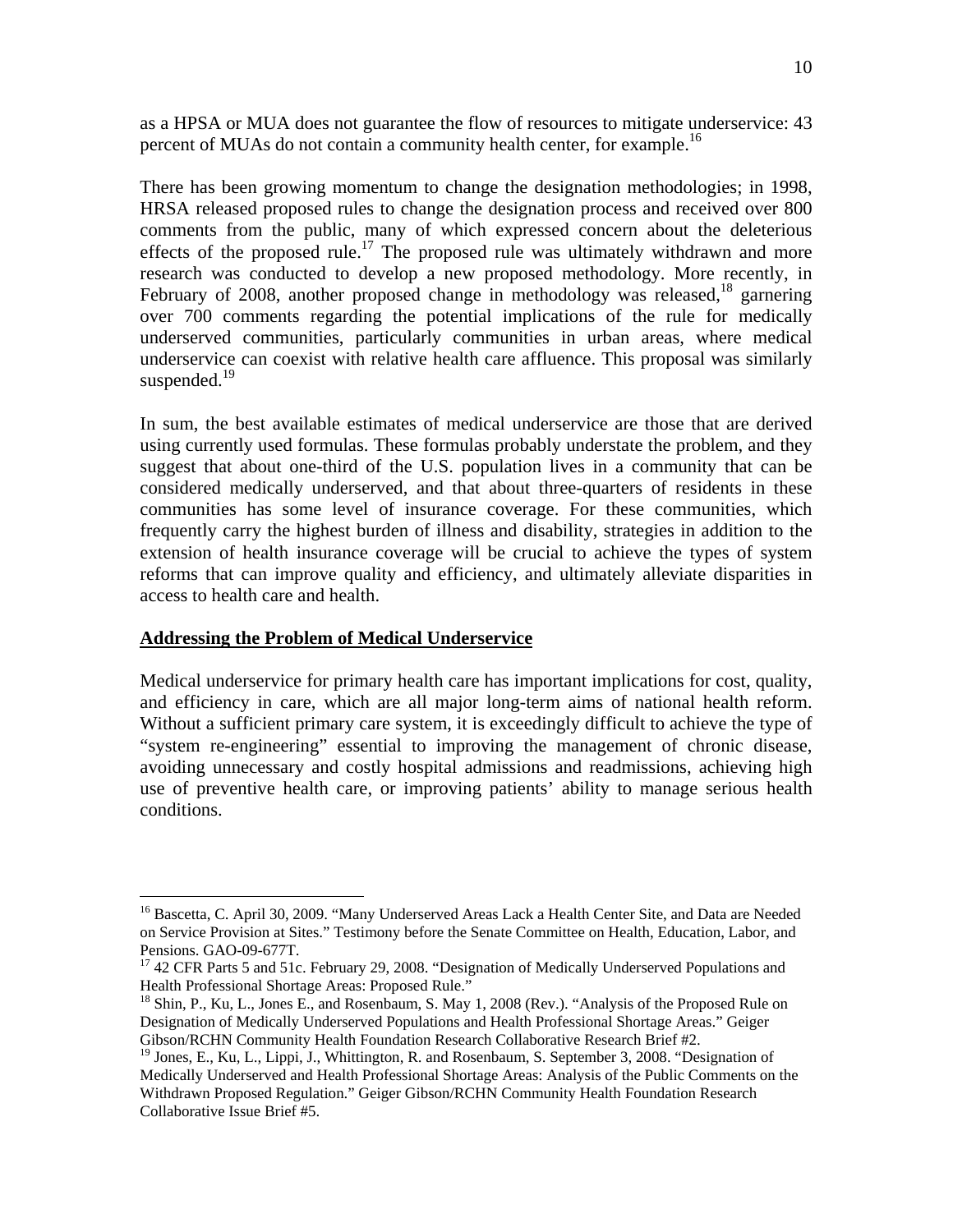Several distinct strategies become important in assuring that as insurance coverage expands, the underlying system capacity in medically underserved communities is sufficient and configured to be conducive to providing efficient, high-quality care.

## *Sufficiently Reasonable Coverage to Make Care Affordable for Low Income Patients, and Preservation of Medicaid as Either a Primary or Supplemental Insurer*

Because uninsured persons are disproportionately lower income, their disposable resources for health care are exceedingly modest. In the Massachusetts Commonwealth Care program, for example, families with incomes at or below 150 percent of the federal poverty level pay no premium.<sup>20</sup> Since families with incomes of  $150$  to 300 percent of the federal poverty level also have low thresholds of affordability for their health insurance premiums, Massachusetts charges sliding scale premiums for this income group.

Beyond the basic issue of expanding insurance coverage, the affordability and quality of the available coverage is very important. In this regard, the elimination of cost-sharing (deductibles, copayments and coinsurance) for preventive health care is key, as is the existence of annual limits on out-of-pocket costs for covered benefits. But residents of medically underserved communities are often sufficiently low-income that out-of-pocket limits are likely to be too high to be effective, because many families simply do not have excess disposable income. The central challenge thus becomes maintaining comprehensive coverage and nominal cost-sharing for all health care at the point of service, not just in relation to aggregate annual limits.

For low income populations, Medicaid offers the most important strategy for assuring adequate coverage in terms of the range of benefits and treatments covered and the affordability of care itself at the point of care. Whether Medicaid serves as a primary form of coverage for the poorest patients or as supplemental coverage for low income persons who derive their primary insurance through a health insurance exchange, it is critical to maintain access to Medicaid benefits for persons with low family incomes.

## *Direct Assistance to Providers Working in Medically Underserved Communities*

Providers working in medically underserved communities will face several distinct challenges: absorbing a heightened level of uncovered costs associated with private health insurance for their low income patients (such as deductibles, copayments, benefit and service exclusions, and other limitations on coverage); funding to invest in new service capacity, site expansion, and workforce expansion; funding to provide services and supports not associated with private health insurance, particularly translation, transportation assistance, and case management; and funds to absorb the costs of treating patients who remain uninsured and without affordable coverage.

1

<sup>&</sup>lt;sup>20</sup> Ku, L. Jones, E. Finnegan, B. Shin, P. Rosenbaum, S. Mar 2009. "How is the Primary Care Safety Net Faring in Massachusetts? Community Health Centers in the Midst of Health Reform." Kaiser Family Foundation and Geiger Gibson/RCHN Community Health Foundation Research Collaborative.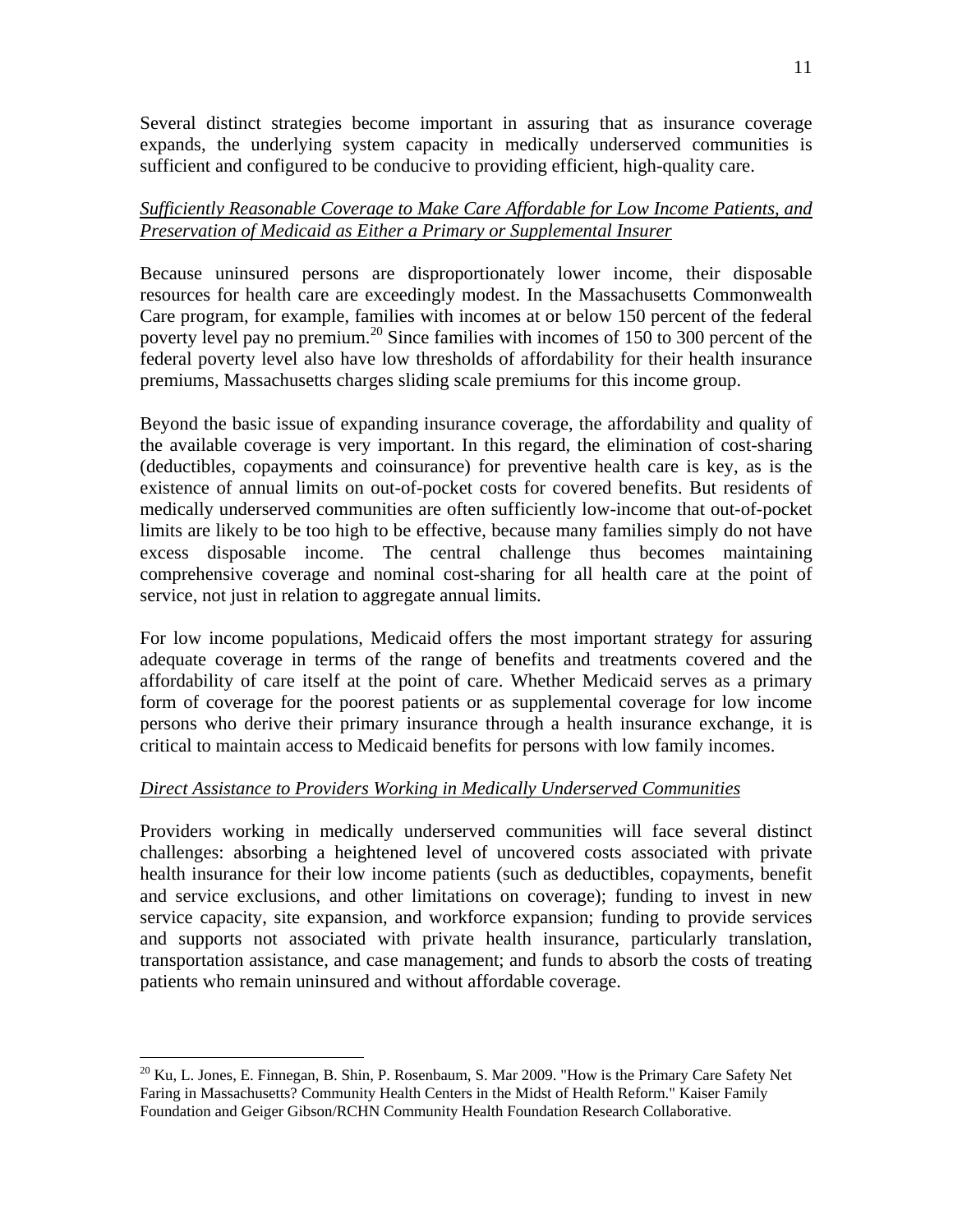All of these costs are present in the entire health care system but are particularly serious in medically underserved communities, simply because of the high concentration of low income persons at elevated risk for under-insurance in relation to health care need. All of these costs were evident following health reform in Massachusetts, and they remain a presence in other states that have broadened health insurance coverage for low income persons.

The uninsured can be expected to remain a significant presence in medically underserved communities, particularly if the cost of health reform leads to limits on the level of income at which subsidies can be given, as well as the level of subsidies awarded. For example, in Massachusetts, where comprehensive reform significantly reduced the overall number of uninsured persons to an estimated 2.6 percent of the population,  $2<sup>1</sup>$  the proportion of uninsured patients served by the state's community health centers nonetheless remains high, standing at 30 percent of all patients in 2007.<sup>22</sup>

Capacity expansion also will be critical. Previous studies of health insurance reforms in Massachusetts have found that health insurance reforms revealed major capacity shortages—among both the general population and within medically underserved communities.<sup>23</sup> Health centers have received a good deal of attention under the American Reinvestment and Recovery Act  $(ARRA)$ ,<sup>24</sup> which appropriated more than \$2.5 billion for the establishment or expansion of health centers and the National Health Service Corps through investments in infrastructure and capital needs, capacity expansion, and workforce. When this short-term investment ends, ongoing investments will be needed; as of 2008, health centers served 18 million patients, but many more are in need of services.<sup>25</sup>

At the same time, broader investments are also needed in order to achieve clinical integration among providers serving these communities, including public hospitals, children's hospitals, health centers and other sources of primary health care, and specialty care providers. This type of system-level investment can help spur advances in the type of clinical integration and performance accountability that are considered essential to changing health outcomes and increasing efficiencies as a result of changes in the basic nature of health care practice.<sup>26</sup> These changes include cross system management

 $\overline{a}$ 

 $^{21}$  Long, S. and P. Masi. 2009. "Access and Affordability: An Update on Health Reform in Massachusetts, Fall 2008." *Health Affairs* web exclusive: W578-W587.<br><sup>22</sup> Ibid.

 $^{23}$  Long and Masi 2009; Ku, L., Jones E., Finnegan, B., Shin, P. and Rosenbaum, S. March 2009. "How Is the Primary Care Safety Net Faring in Massachusetts? Community Health Centers in the Midst of Health Reform." Kaiser Family Foundation and the Geiger Gibson/RCHN Community Health Foundation Research Collaborative.

<sup>&</sup>lt;sup>24</sup> American Recovery and Reinvestment Act of 2009, signed February 17, 2009. Available at:<br>http://frwebgate.access.gpo.gov/cgi-bin/getdoc.cgi?dbname=111\_cong\_bills&docid=f:h1enr.pdf

<sup>&</sup>lt;sup>25</sup> National Association of Community Health Centers. March 2009. "Primary Care Access: An Essential Building Block of Health Reform."

<sup>26</sup> See generally Institute of Medicine. 2001. *Crossing the Quality Chasm: A New Health System for the 21st Century.* Washington DC: National Academy Press. See also Casalino, L., Giles, R.R., Shortell S., Schmittdiel A., Bodenheimer T., Robinson J.C., Rundall T., Oswald N., Schauffler H. and M.C. Wang. 2003. "External Incentives, Information Technology, and Organized Processes to Improve Health Care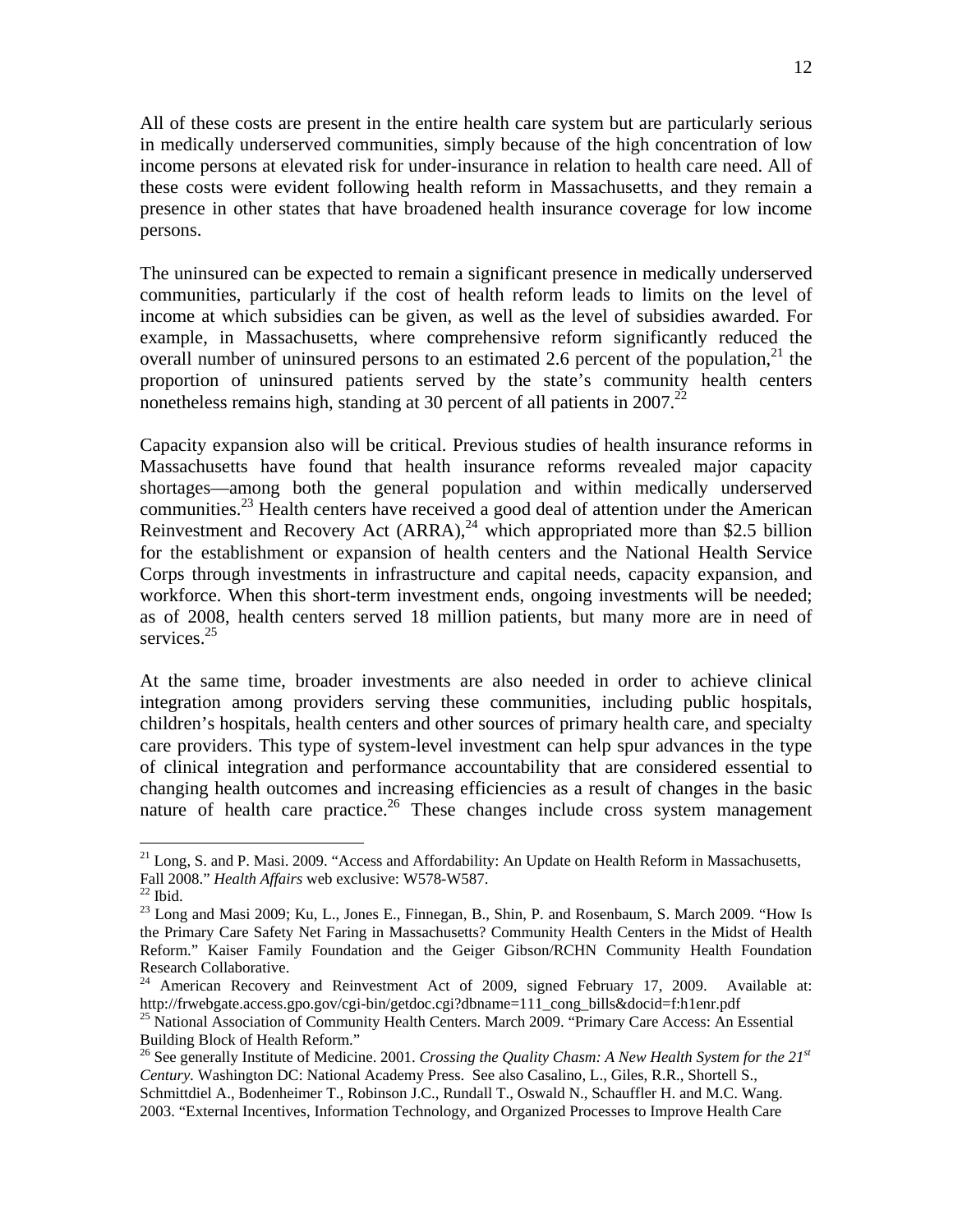capacity, the provision of services and supports that make care appropriate for patients, the ability to both measure and publicly report on the quality of care, and—especially in the case of health care systems serving communities at risk—the ability to integrate with public health improvement efforts. In addition, investments in health professions training programs become essential to supporting the long term growth of accountable and clinically integrated health care.

#### *Health Plan Performance and Payment Standards*

How health plans operate in medically undeserved communities will be crucial to the success of efforts to bring more and better health care to medically underserved populations. While much attention has been paid to ending discrimination at the point of enrollment, much less discussion has centered on safeguards designed to assure that health plans do not unreasonably profit from significant under-use of care in medically underserved areas. Nor has sufficient attention been paid to the potential impact of serious health plan underpayment for care in the case of health care providers that continue to experience a high volume of uninsured patients. A recent study of private health plan payments to health centers found that as a probable result of low payment levels, high cost sharing, and benefit exclusions, health centers experienced losses of \$5 billion from 1997 through  $2007.<sup>27</sup>$ 

For these reasons, three types of consumer protections become critical in the case of plans marketed in communities designated as medically underserved. The first is strong and measurable primary and specialty care access standards that will incentivize plans to invest in capacity building. The second is a fair payment requirement that can avoid the results found in earlier research, in which providers furnishing care in underserved communities face significant cost shifting onto public grants meant for care of the uninsured. Third is strong performance reporting across the entire health care system that captures not only clinical performance but performance in relation to patient race, ethnicity, language, and residence in a medically underserved community.

#### *Public Health Investments*

While the spotlight is usually on the state of the health care system, a main goal of health reform is to improve the health of the population. Achieving a healthier population will require investments in community wellness and transformation programs that can reach medically underserved communities with proven interventions aimed at improving the

Quality for Patients with Chronic Diseases." *Journal of the American Medical Association* 289: 434-441; Shortell S. and L. Casalino. 2008. "Health Care Reform Requires Accountable Care Systems." *Journal of the American Medical Association* 300(1): 95-97; Fisher, E., Staiger D., Bynum J. and D. Gottleib. 2007. "Creating Accountable Care Organizations: The Extended Hospital Medical Staff." *Health Affairs* 26(1): w44-w57.

<sup>&</sup>lt;sup>27</sup> Rosenbaum, S., Finnegan, B. and P. Shin. March 2009. "Community Health Centers in an Era of Health System Reform and Economic Downturn: Prospects and Challenges." Kaiser Commission on Medicaid and the Uninsured.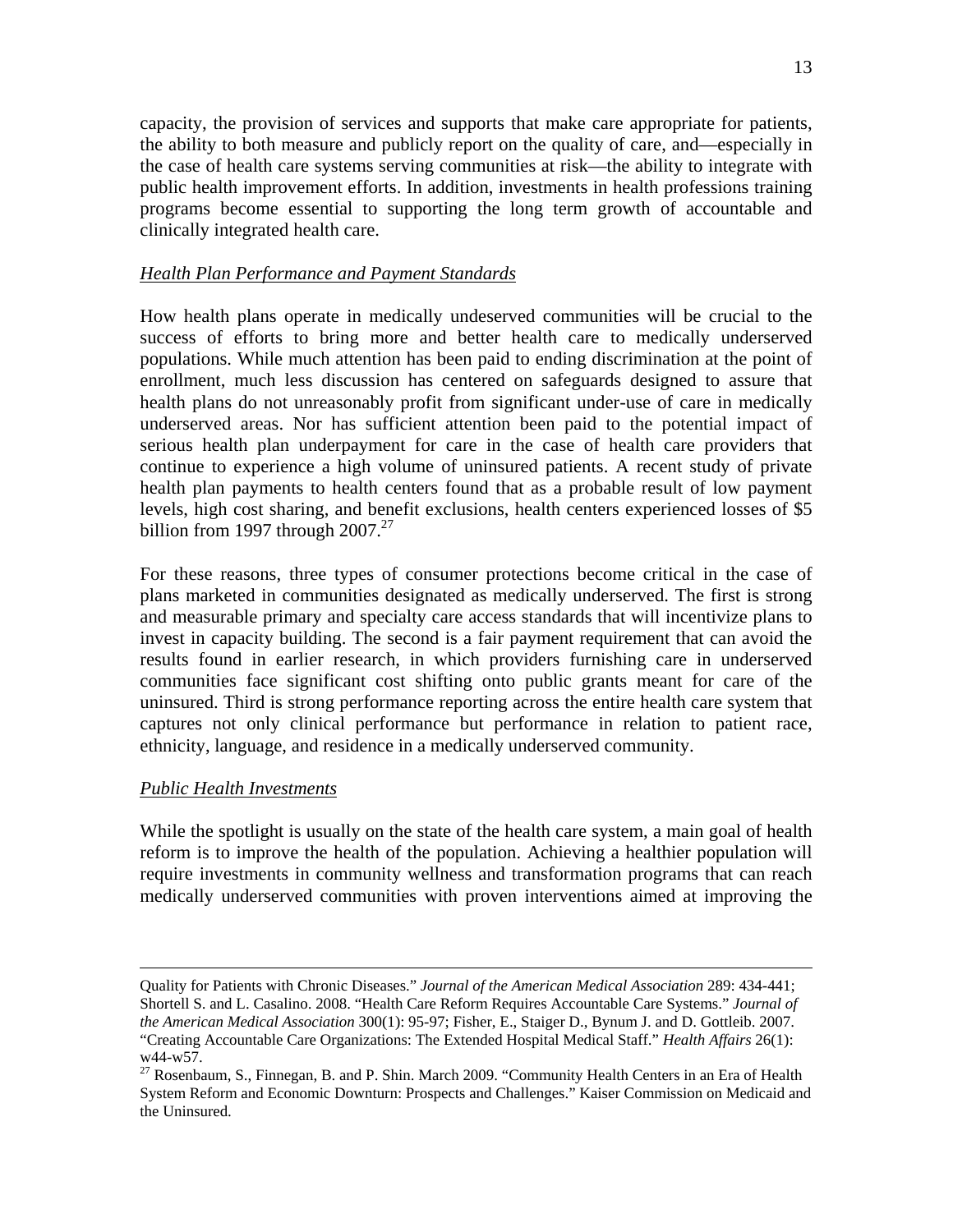health of children and adults.<sup>28</sup> Equally crucial will be investments in modernizing public health surveillance, with a particular emphasis on the measurement and reporting of community health, population health disparities, and progress in creating greater access among an underserved population to clinical preventive care.<sup>29</sup>

## **Conclusion**

1

This analysis highlights the fact that medical underservice—an issue that affects some 96 million residents of urban and rural communities designated as medically underserved will continue to challenge the long term impact of national health reform. Medical underservice takes a human toll in terms of the burden of illness and disability. It also creates downstream costs that ultimately flow from the lack of access to comprehensive primary health care. In order for national health reform to achieve its long-term goals of quality and efficiency, a series of direct investment and standard-setting steps—beyond the threshold of health insurance coverage itself—are critical. The lessons drawn from previous reform efforts highlight the enormous importance of partnering coverage with capacity building, especially in the communities that experience the highest health risks and the most serious burden of illness.

 $^{28}$  King, M. February 2007. "Community Health Interventions: Prevention's Role in Reducing Racial and Ethnic Health Disparities." Center for American Progress, Washington, DC.

<sup>&</sup>lt;sup>29</sup> Stoto, M. 2008. "Public Health Surveillance In the Twenty-First Century: Achieving Population Health Goals While Protecting Individuals' Privacy and Confidentiality." *The Georgetown Law Journal* 96: 703- 719.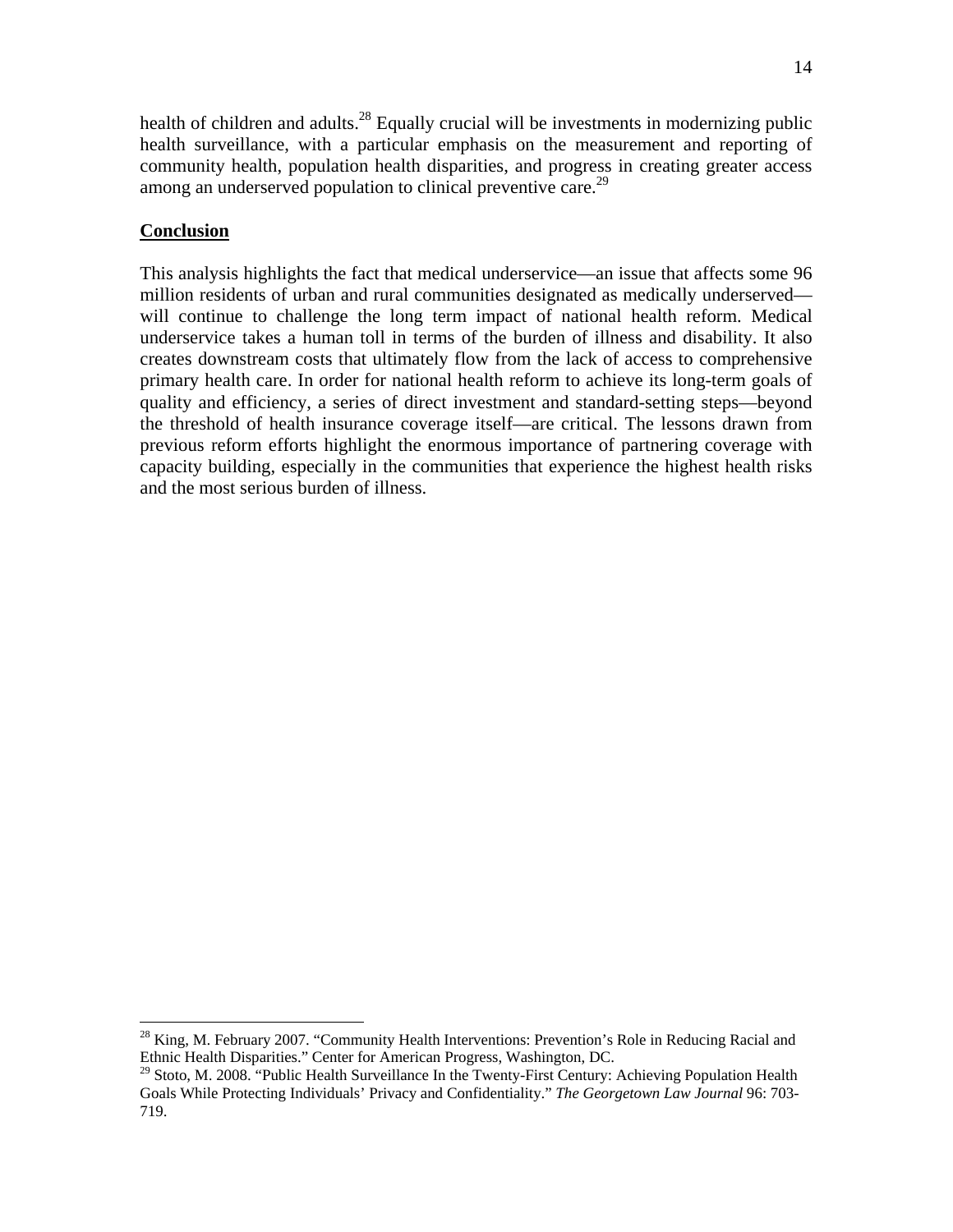## **Appendix: Estimating The Uninsured Population in Underserved Communities**

This analysis relies on census data to estimate the number of residents living in medically underserved and health professional shortage areas. The number of residents living in medically underserved and health professional shortage areas are reported directly from datasets and reports available from the Health Resources and Services Administration (HRSA), the federal agency responsible for the administration of grants and programs for low-income communities and populations that lack access to adequate health care resources.30

Although HRSA's Geospatial Data Warehouse dataset provides an estimate of the population residing in underserved communities, it does not directly reveal the number of MUA residents who are low-income or uninsured. Therefore, as noted in the figures and tables, we estimate the percentage of uninsured in the MUA and HPSA using 2007 and 2008 Census data. Because the MUA and HPSA designations are based heavily on the concentration of poverty, we apply the state-specific uninsured rates for those with incomes at or below 200 percent of the federal poverty level to estimate the percent of uninsured people living in MUAs in each state. $31$ 

Table 2 (below) compares these state estimates with alternative estimates available from other sources. The columns shown are:

- (A) The main estimates used in this report, based on Census data for the percent uninsured for those with incomes below 200 percent of the poverty line
- (B) An alternative estimate based on the percent uninsured living in Primary Care Service Areas (PCSAs), based on HRSA's Geospatial Data Warehouse
- (C) An adjusted estimate of the percent uninsured living in MUAs, based on HRSA's Geospatial Data Warehouse
- (D) The percent of FQHC patients who are uninsured, based on Uniform Data Systems reports.

HRSA's Geospatial Data Warehouse contains estimates of the number of people living in Primary Care Service Areas (PCSAs) who are uninsured and who live in MUAs, but not the number of uninsured people in MUAs. PCSAs are geographic designations of markets for primary care services, which are generally larger than MUAs. Data in column B is based on the number of uninsured in each PCSA multiplied by the percent of PCSA residents who reside in MUAs. These estimates are too conservative, because they assume that the proportion of people who are uninsured is uniform across a PCSA, while MUAs are designated precisely because they are disadvantaged areas, and are thus likely to have higher rates of uninsurance. This method produces a national average of 16.0 percent uninsured.

To adjust this conservative estimate, data in column C assume that the proportion of people who are uninsured in MUAs is about 50 percent higher than for overall PCSA. This produces a national average of 24.0 percent uninsured.

<sup>&</sup>lt;sup>30</sup> http://datawarehouse.hrsa.gov/pcsa2006.aspx (Accessed June 15, 2009)

<sup>&</sup>lt;sup>31</sup> Physician ratios, infant mortality rates, and the concentration of elderly are also factored in.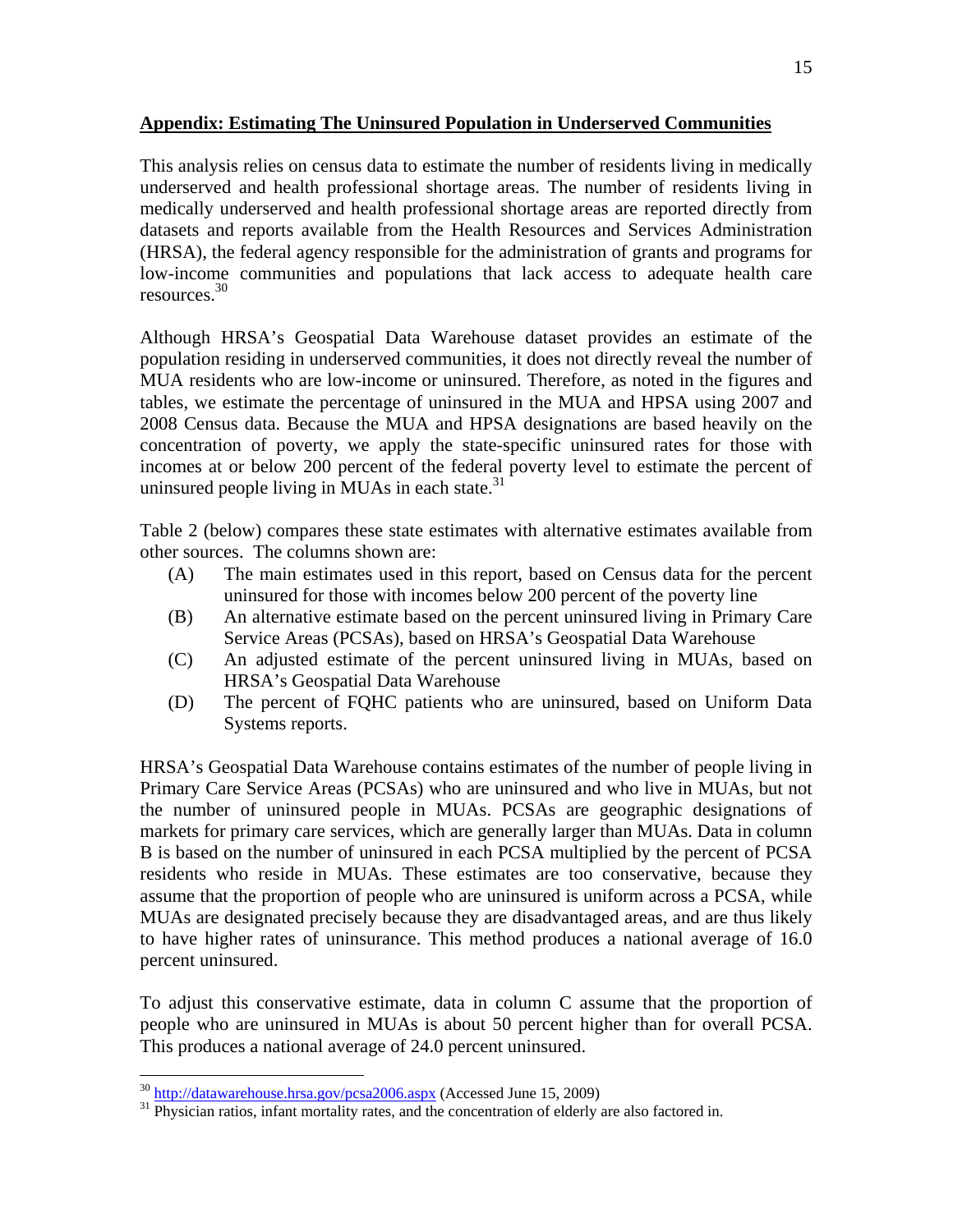The data in column D are based on the proportion of FQHC patients who are uninsured, based on Uniform Data System reports. The national average is 39.3 percent. However, since low-income and uninsured patients flock to health centers because of their safety net status, the percent of patients who are uninsured is going to be higher than the rate of overall uninsurance in the MUA communities that they serve.

While no single method is ideal, this comparison indicates that the Census-based approach used in this report is in the middle compared to two alternative approaches (columns B and D) and relatively similar to those produced using a third method (column C). Thus, the method used in column A appears to provide reasonable estimates.

|                 | (A)                                                                                    | (B)                                                                       | (C)                                                                                              | (D)                                                                         |
|-----------------|----------------------------------------------------------------------------------------|---------------------------------------------------------------------------|--------------------------------------------------------------------------------------------------|-----------------------------------------------------------------------------|
|                 | <b>Percent</b><br><b>Uninsured</b><br>Below 200% of<br><b>Poverty</b><br>(Census Data) | <b>Percent</b><br><b>Uninsured Based</b><br>on PCSAs<br>(Geospatial Data) | <b>Adjusted</b><br><b>Percent</b><br><b>Uninsured for</b><br><b>MUAs</b><br>(Geospatial<br>Data) | <b>Percent of FQHC</b><br><b>Patients</b><br><b>Uninsured (UDS</b><br>Data) |
| Alabama         | 23.4%                                                                                  | 14.5%                                                                     | 21.7%                                                                                            | 49.8%                                                                       |
| Alaska          | 30.8%                                                                                  | 17.2%                                                                     | 25.8%                                                                                            | 36.6%                                                                       |
| Arizona         | 33.6%                                                                                  | 19.6%                                                                     | 29.5%                                                                                            | 32.3%                                                                       |
| Arkansas        | 26.7%                                                                                  | 17.5%                                                                     | 26.3%                                                                                            | 42.7%                                                                       |
| California      | 30.8%                                                                                  | 18.8%                                                                     | 28.2%                                                                                            | 45.2%                                                                       |
| Colorado        | 35.6%                                                                                  | 16.6%                                                                     | 24.9%                                                                                            | 46.0%                                                                       |
| Connecticut     | 17.7%                                                                                  | 10.9%                                                                     | 16.4%                                                                                            | 26.1%                                                                       |
| Delaware        | 21.9%                                                                                  | 12.1%                                                                     | 18.1%                                                                                            | 51.1%                                                                       |
| Dist Columbia   | 15.2%                                                                                  | 13.2%                                                                     | 19.8%                                                                                            | 20.5%                                                                       |
| Florida         | 35.2%                                                                                  | 20.2%                                                                     | 30.2%                                                                                            | 53.1%                                                                       |
| Georgia         | 32.7%                                                                                  | 18.2%                                                                     | 27.4%                                                                                            | 46.0%                                                                       |
| Hawaii          | 14.8%                                                                                  | 8.6%                                                                      | 12.9%                                                                                            | 29.5%                                                                       |
| Idaho           | 24.3%                                                                                  | 14.8%                                                                     | 22.2%                                                                                            | 51.6%                                                                       |
| <b>Illinois</b> | 26.4%                                                                                  | 13.7%                                                                     | 20.5%                                                                                            | 29.8%                                                                       |
| Indiana         | 21.9%                                                                                  | 13.6%                                                                     | 20.4%                                                                                            | 45.7%                                                                       |
| lowa            | 19.7%                                                                                  | 8.2%                                                                      | 12.3%                                                                                            | 41.1%                                                                       |
| Kansas          | 23.2%                                                                                  | 10.3%                                                                     | 15.5%                                                                                            | 55.5%                                                                       |
| Kentucky        | 24.9%                                                                                  | 12.3%                                                                     | 18.4%                                                                                            | 40.7%                                                                       |
| Louisiana       | 30.9%                                                                                  | 17.7%                                                                     | 26.6%                                                                                            | 46.0%                                                                       |
| Maine           | 14.6%                                                                                  | 10.3%                                                                     | 15.5%                                                                                            | 13.9%                                                                       |
| Maryland        | 30.1%                                                                                  | 13.3%                                                                     | 20.0%                                                                                            | 26.7%                                                                       |
| Massachusetts   | 12.7%                                                                                  | 9.2%                                                                      | 13.8%                                                                                            | 25.6%                                                                       |
| Michigan        | 20.1%                                                                                  | 10.4%                                                                     | 15.5%                                                                                            | 34.5%                                                                       |
| Minnesota       | 18.8%                                                                                  | 8.0%                                                                      | 12.0%                                                                                            | 39.2%                                                                       |
| Mississippi     | 32.2%                                                                                  | 16.7%                                                                     | 25.1%                                                                                            | 43.9%                                                                       |
| Missouri        | 24.3%                                                                                  | 11.7%                                                                     | 17.6%                                                                                            | 41.8%                                                                       |
| Montana         | 29.7%                                                                                  | 15.7%                                                                     | 23.5%                                                                                            | 54.3%                                                                       |

Table 2. Comparison of Estimates for Percent Uninsured in MUAs